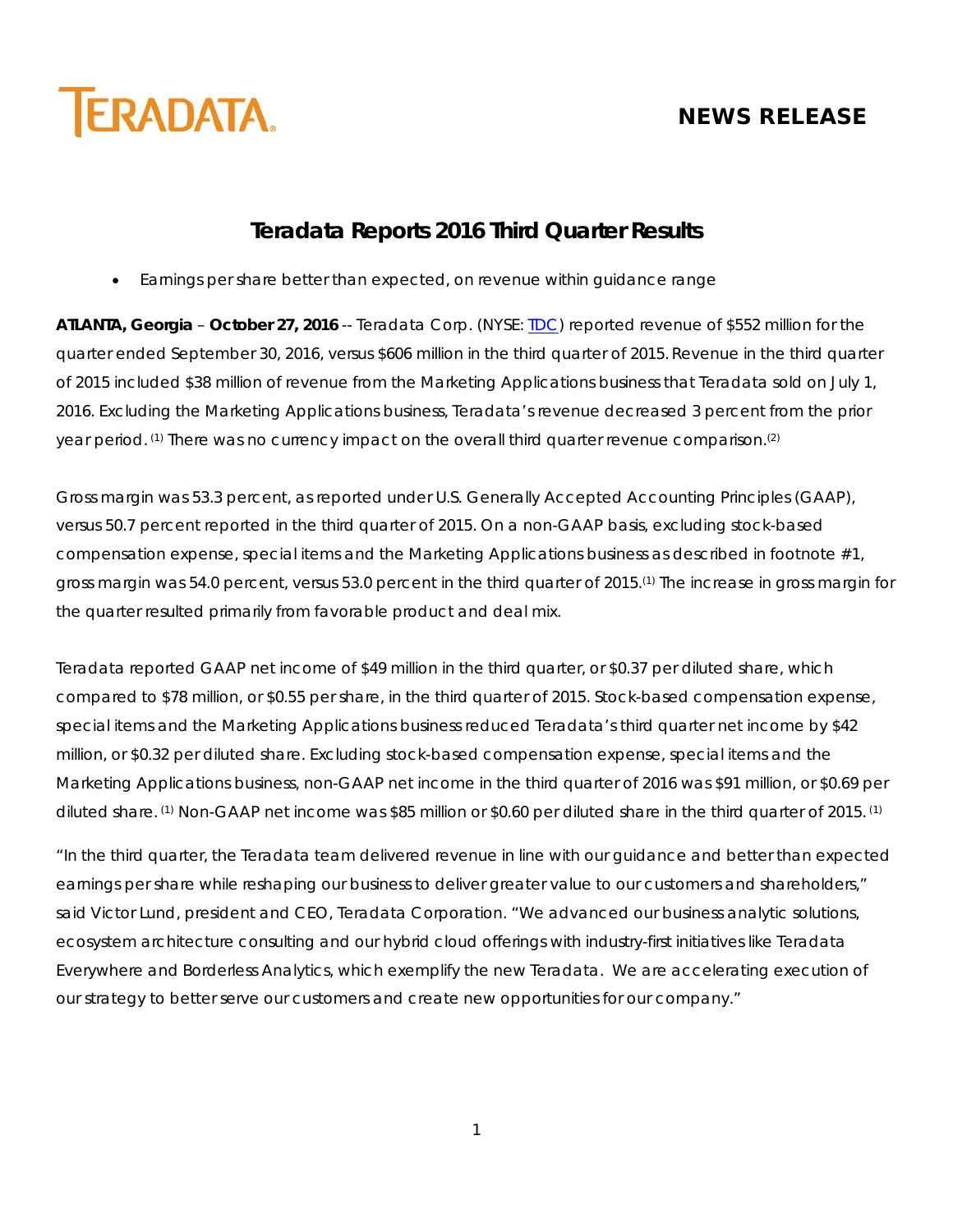#### **Segment Revenue Performance**

#### (in millions)

|                                 | For the Three Months Ended September 30 |       |             |                         |  |  |  |  |
|---------------------------------|-----------------------------------------|-------|-------------|-------------------------|--|--|--|--|
|                                 |                                         |       |             | % Change                |  |  |  |  |
|                                 |                                         |       | % Change as | in Constant             |  |  |  |  |
| Data and Analytics              | 2016                                    | 2015  | Reported    | Currence <sub>(2)</sub> |  |  |  |  |
| Americas                        | \$317                                   | \$347 | (9%)        | (8%)                    |  |  |  |  |
| International                   | 235                                     | 221   | 6%          | 6%                      |  |  |  |  |
| <b>Total Data and Analytics</b> | \$552                                   | \$568 | (3%)        | (3%)                    |  |  |  |  |
| <b>Marketing Applications</b>   |                                         | 38    | (100%)      | (100%)                  |  |  |  |  |
| <b>Total Revenue</b>            | \$552                                   | \$606 | (9%)        | (9%)                    |  |  |  |  |

|                                 |         | For the Nine Months Ended September 30 |             |                         |
|---------------------------------|---------|----------------------------------------|-------------|-------------------------|
|                                 |         |                                        |             | % Change in             |
|                                 |         |                                        | % Change as | Constant                |
| Data and Analytics              | 2016    | 2015                                   | Reported    | Currence <sub>(2)</sub> |
| Americas                        | \$937   | \$1,031                                | (9%)        | (8%)                    |
| International                   | 690     | 666                                    | 4%          | 5%                      |
| <b>Total Data and Analytics</b> | \$1,627 | \$1,697                                | (4%)        | (3%)                    |
| <b>Marketing Applications</b>   | 69      | 114                                    | (39%)       | (38%)                   |
| <b>Total Revenue</b>            | \$1,696 | \$1,811                                | (6%)        | (5%)                    |

#### **Operating Income**

Operating income was \$89 million in the third quarter of 2016 compared to \$77 million operating income in the third quarter of 2015. On a non-GAAP basis, excluding stock-based compensation expense, special items and the Marketing Applications business, operating income was \$122 million in the third quarter of 2016, versus \$117 million in the third quarter of 2015.(1) The year-over-year increase in non-GAAP operating income was primarily due to the company's cost management initiatives.

#### **Cash Flow**

During the third quarter 2016, Teradata generated \$45 million of cash from operating activities, compared to \$68 million in the prior year period. The decrease in cash generation was largely due to the unfavorable yearover-year change in working capital.

Teradata generated \$12 million of free cash flow (cash from operating activities less capital expenditures and additions to capitalized software) in the third quarter of 2016, compared to \$33 million in the same period in 2015. (3)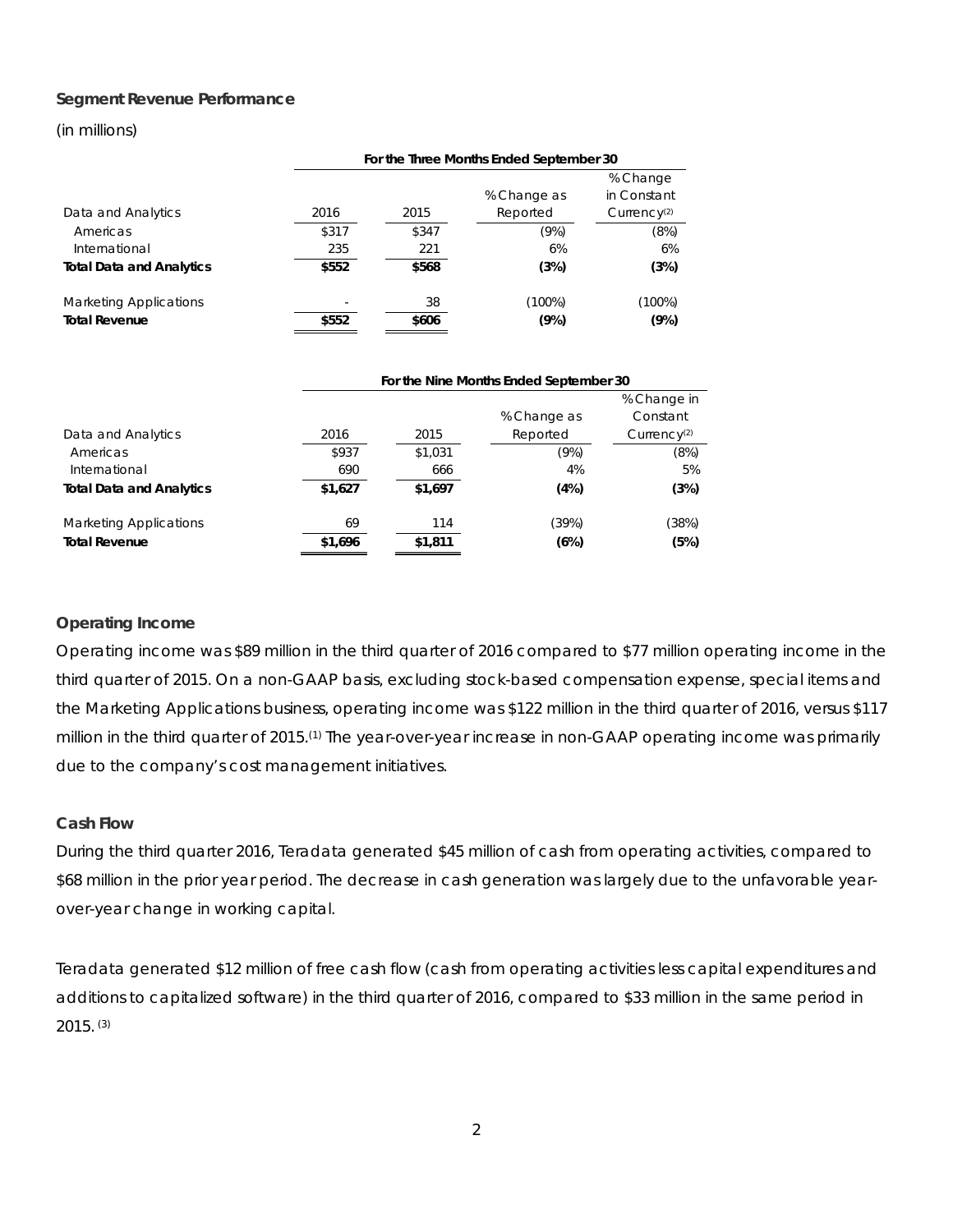Year-to-date Teradata generated \$309 million of free cash flow in 2016, compared to \$276 million in the same period in 2015. (3)

#### **Balance Sheet**

Teradata ended the third quarter 2016 with \$988 million in cash, which was substantially all held outside the United States. During the quarter, the company used \$18 million of domestic cash to repurchase shares.

As of September 30, 2016, Teradata had total debt of approximately \$578 million, all of which was outstanding under a term loan. Teradata had no borrowings under its \$400 million revolving credit facility as of September 30, 2016.

#### **Fourth Quarter Outlook**

Revenue for the fourth quarter of 2016 is expected to be in the range of \$620 million to \$640 million.

As part of Teradata's business transformation, the company is now offering subscription pricing programs. As a result, some of Teradata's largest customers have begun to shift to the new subscription pricing alternative which had an impact on reported revenue in the third quarter and is expected to impact reported revenue in a more meaningful way in the fourth quarter and going forward.

Teradata expects GAAP earnings per share in the fourth quarter in the range of \$0.43 to \$0.48. On a non-GAAP basis, which excludes stock-based compensation expense, and other special items, earnings per share is expected to be in the \$0.57 to \$0.62 range.(2)

### **Business Transformation Update**

Teradata made a number of advancements in the execution of its business transformation plan in the third quarter. We introduced differentiated business solutions that empower companies to achieve high-impact business outcomes. Strengthening our consultative approach, we announced an agile methodology that fuses business knowledge, data science and technology in a proven process to provide clients insight into the potential business value of analytic solutions before an investment is made. In addition, we extended our portfolio of hybrid cloud solutions, offering customers a choice and ensuring comparable Teradata database performance across public and private clouds, managed cloud, and on-premises. We are realigning our go-tomarket approach to improve sales effectiveness designed to achieve better financial results. We will continue to invest and prioritize initiatives that strengthen our ability to be our customers' trusted advisor for data and analytics.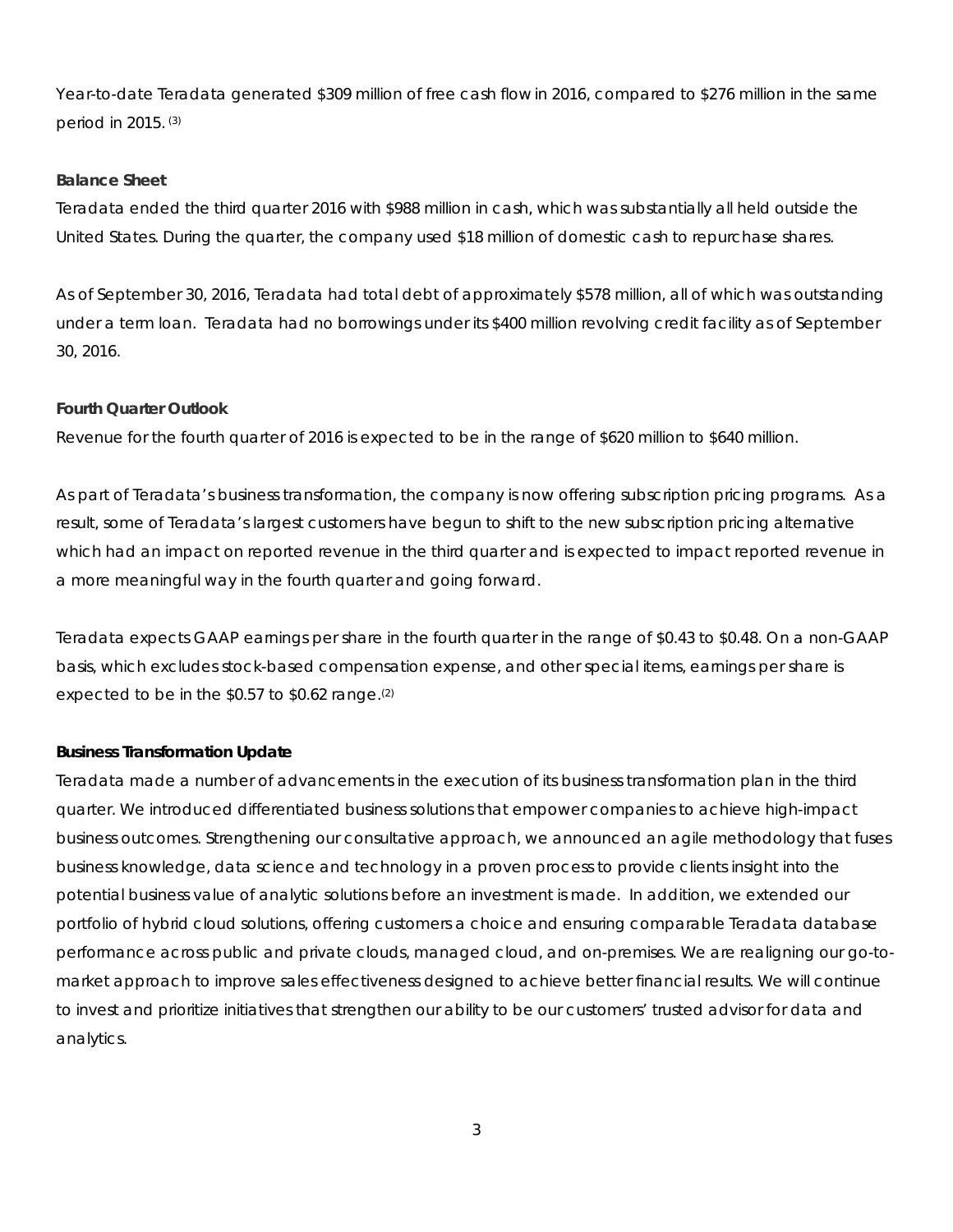The company will provide more information regarding its plans during its Analyst Day on November 17, 2016 at Teradata's R&D facility located near San Diego, CA. More information regarding the Analyst Day is available on Teradata's website at [investor.teradata.com.](http://investor.teradata.com/about-teradata/default.aspx%23top)

### **Earnings Conference Call**

A conference call is scheduled today at 8:30 a.m. (ET) to discuss the company's third quarter 2016 results. Access to the conference call, as well as a replay of the call, is available on Teradata's website at [investor.teradata.com.](http://investor.teradata.com/about-teradata/default.aspx%23top)

### **Supplemental Financial Information**

Additional information regarding Teradata's operating results is provided below as well as on the Investor Relations page of Teradata's website.

1. Teradata reports its results in accordance with GAAP. However, as described below, the company believes that certain non-GAAP measures (such as non-GAAP gross margin, non-GAAP operating income, non-GAAP net income, and non-GAAP earnings per diluted share, or EPS, all of which exclude certain items, discontinued businesses, as well as free cash flow) are useful for investors. Our non-GAAP measures are not meant to be considered in isolation or as substitutes for, or superior to, results determined in accordance with GAAP, and should be read only in conjunction with our condensed consolidated financial statements prepared in accordance with GAAP.

The following tables reconcile Teradata's actual and projected results and EPS under GAAP to the company's actual and projected non-GAAP results and EPS for the periods presented, which exclude certain specified items. Our management internally uses supplemental non-GAAP financial measures, such as gross margin, operating income, net income and EPS, excluding certain items, to understand, manage and evaluate our business and support operating decisions on a regular basis. The company believes such non-GAAP financial measures (1) provide useful information to investors regarding the underlying business trends and performance of the company's ongoing operations, (2) are useful for period-over-period comparisons of such operations and results, that may be more easily compared to peer companies and allow investors a view of the company's operating results excluding stock compensation expense, special items and transactions such as major divestitures, including the Marketing Applications business which was sold on July 1, 2016, (3) provide useful information to management and investors regarding present and future business trends, and (4) provide consistency and comparability with past reports and projections of future results.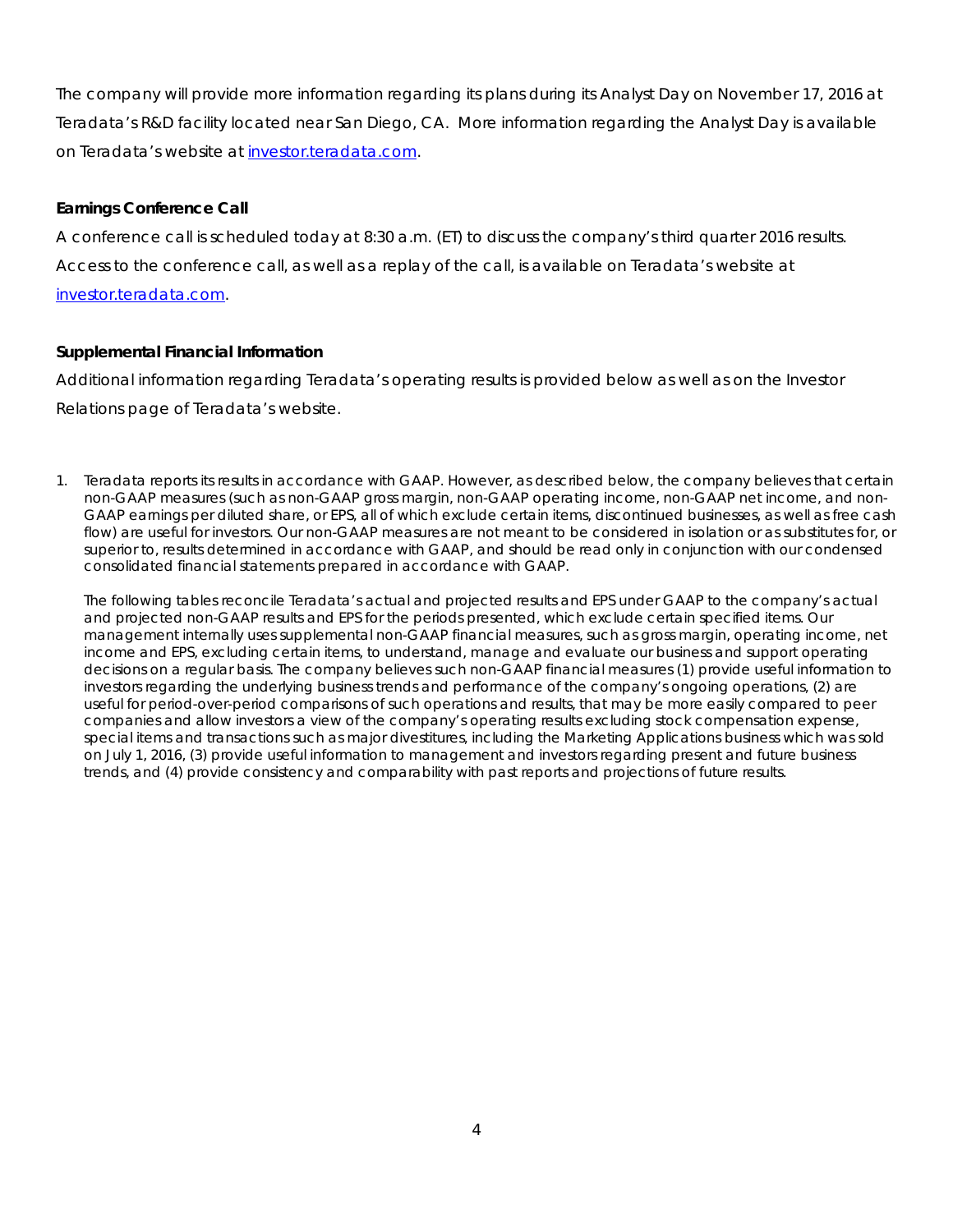Teradata's reconciliation of GAAP to non-GAAP results included in this release.

(in millions, except per share data)

|                                                           | For the Three<br><b>Months</b><br><b>Ended September 30</b> |                 | For the Nine<br><b>Months</b><br><b>Ended September 30</b> |                |           |             |  |
|-----------------------------------------------------------|-------------------------------------------------------------|-----------------|------------------------------------------------------------|----------------|-----------|-------------|--|
|                                                           |                                                             |                 | %Chg                                                       |                |           | %Chg        |  |
| <b>Gross Margin:</b>                                      | 2016                                                        | 2015            | as<br>Rpt'd                                                | 2016           | 2015      | As<br>Rpt'd |  |
| <b>GAAP Gross Margin</b>                                  | \$294                                                       | \$307           | (4%)                                                       | \$873          | \$911     | (4%)        |  |
| % of Revenue                                              | 53.3%                                                       | 50.7%           |                                                            | 51.5%          | 50.3%     |             |  |
| Excluding:                                                |                                                             |                 |                                                            |                |           |             |  |
| Stock-based compensation expense                          | 3                                                           | 3               |                                                            | 11             | 10        |             |  |
| Amortization of acquisition-related intangible assets     | 0                                                           | 4               |                                                            | $\overline{2}$ | 15        |             |  |
| Acquisition, integration and reorganization related costs | $\mathbf{1}$                                                | 2               |                                                            | 6              | 5         |             |  |
| Marketing Applications gross margin *                     |                                                             | (15)            |                                                            | (34)           | (46)      |             |  |
| Non-GAAP Gross Margin                                     | \$298                                                       | \$301           | (1%)                                                       | \$858          | \$895     | (4%)        |  |
| % of Revenue                                              | 54.0%                                                       | 53.0%           |                                                            | 52.7%          | 52.7%     |             |  |
| Operating Income/(Loss):                                  |                                                             |                 |                                                            |                |           |             |  |
| <b>GAAP Operating Income/(Loss)</b>                       | \$89                                                        | \$77            |                                                            | \$134          | \$(155)   |             |  |
| % of Revenue                                              | 16.1%                                                       | 12.7%           |                                                            | 7.9%           | (8.6%)    |             |  |
| Excluding:                                                |                                                             |                 |                                                            |                |           |             |  |
| Stock-based compensation expense                          | 16                                                          | 14              |                                                            | 49             | 44        |             |  |
| Amortization of acquisition-related intangible assets     | $\mathbf{1}$                                                | 9               |                                                            | 8              | 31        |             |  |
| Acquisition, integration and reorganization related costs | 16                                                          | 7               |                                                            | 56             | 15        |             |  |
| Impairment of goodwill and other assets                   |                                                             |                 |                                                            | 80             | 340       |             |  |
| Marketing Applications operating loss *                   | $\overline{\phantom{a}}$                                    | 10 <sup>°</sup> |                                                            | 18             | 34        |             |  |
| Non-GAAP Operating Income                                 | \$122                                                       | \$117           | 4%                                                         | \$345          | \$309     | 12%         |  |
| % of Revenue                                              | 22.1%                                                       | 20.6%           |                                                            | 21.2%          | 18.2%     |             |  |
| Net Income/(Loss):                                        |                                                             |                 |                                                            |                |           |             |  |
| <b>GAAP Net Income/(Loss)</b>                             | \$49                                                        | \$78            |                                                            | \$67           | \$(165)   |             |  |
| % of Revenue                                              | 8.9%                                                        | 12.9%           |                                                            | 4.0%           | $(9.1\%)$ |             |  |
| Excluding:                                                |                                                             |                 |                                                            |                |           |             |  |
| Stock-based compensation expense                          | 12                                                          | 10              |                                                            | 34             | 31        |             |  |
| Amortization of acquisition-related intangible assets     | 1                                                           | 6               |                                                            | 5              | $20\,$    |             |  |
| Acquisition, integration and reorganization related costs | $\overline{7}$                                              | 5               |                                                            | 33             | 10        |             |  |
| Gain on equity investments                                |                                                             | (21)            |                                                            |                | (30)      |             |  |
| Impairment of goodwill and other assets                   | $\bar{a}$                                                   | $\sim$          |                                                            | 73             | 332       |             |  |
| Marketing Applications net loss *                         | 22                                                          | $\overline{7}$  |                                                            | $35\,$         | 25        |             |  |
| Non-GAAP Net Income                                       | \$91                                                        | \$85            | 7%                                                         | \$247          | \$223     | 11%         |  |
| % of Revenue                                              | 16.5%                                                       | 15.0%           |                                                            | 15.2%          | 13.1%     |             |  |

5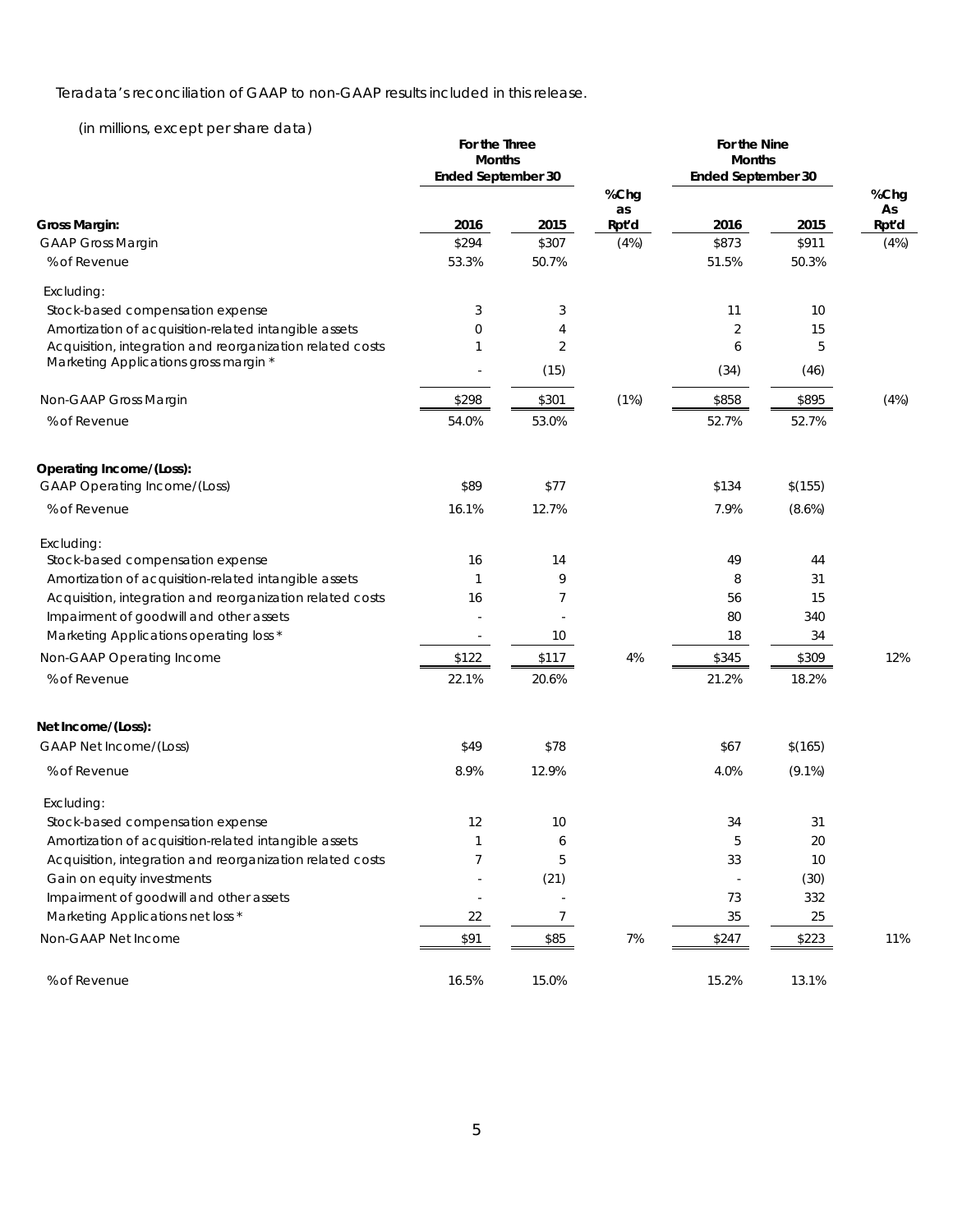|                                                              | For the Three Months<br><b>Ended September 30</b> |        | For the Nine Months<br><b>Ended September 30</b> |          |                     |                                   |  |
|--------------------------------------------------------------|---------------------------------------------------|--------|--------------------------------------------------|----------|---------------------|-----------------------------------|--|
| Earnings Per Share:                                          | 2016                                              | 2015   | 2016                                             | 2015     | Q4 2016<br>Guidance | <b>Full-Year</b><br>2016 Guidance |  |
| GAAP Earnings /(Loss) Per Share                              | \$0.37                                            | \$0.55 | \$0.51                                           | \$(1.16) | $$0.43 - $0.48$     | $$0.94 - $0.99$                   |  |
| Excluding:                                                   |                                                   |        |                                                  |          |                     |                                   |  |
| Stock-based compensation expense                             | 0.09                                              | 0.07   | 0.26                                             | 0.22     | 0.08                | 0.34                              |  |
| Amortization of acquisition-related<br>intangible assets     | 0.01                                              | 0.04   | 0.04                                             | 0.14     | 0.01                | 0.05                              |  |
| Acquisition, integration and reorganization<br>related costs | 0.05                                              | 0.04   | 0.26                                             | 0.07     | 0.05                | 0.31                              |  |
| Net gain on equity investments                               | $\sim$                                            | (0.15) |                                                  | (0.21)   |                     |                                   |  |
| Impairment of goodwill and other assets                      |                                                   |        | 0.55                                             | 2.34     |                     | 0.55                              |  |
| Marketing Applications loss per share *                      | 0.17                                              | 0.05   | 0.26                                             | 0.17     |                     | 0.26                              |  |
| Impact of dilution**                                         |                                                   |        |                                                  | (0.03)   |                     |                                   |  |
| Non-GAAP Diluted Earnings Per Share                          | \$0.69                                            | \$0.60 | \$1.88                                           | \$1.54   | $$0.57 - $0.62$     | $$2.45 - $2.50$                   |  |

\*Represents the results of operations of Teradata's Marketing Applications business, which is an adjustment to arrive at non-GAAP results due to sale of this business on July 1, 2016.

\*\* Represents the impact to earnings per share as a result of moving from basic to diluted shares. See the Reconciliation of Results -GAAP to Non-GAAP for basic and diluted shares in the three and nine months ended September 30, 2016 and 2015 on the Investor Relations page of the company's website at *investor.teradata.com.* 

- 2. The impact of currency is determined by calculating the prior-period results using the current-year monthly average currency rates. See the foreign currency fluctuation schedule on the Investor Relations page of the company's web site a[t investor.teradata.com,](http://investor.teradata.com/about-teradata/default.aspx%23top) which is used to determine revenue on a constant currency ("CC") basis.
- 3. As described above, the company believes that free cash flow is a useful non-GAAP measure for investors. Teradata defines free cash flow as cash provided/used by operating activities less capital expenditures for property and equipment, and additions to capitalized software. Free cash flow does not have a uniform definition under GAAP and therefore, Teradata's definition may differ from other companies' definitions of this measure. Teradata's management uses free cash flow to assess the financial performance of the company and believes it is useful for investors because it relates the operating cash flow of the company to the capital that is spent to continue and improve business operations. In particular, free cash flow indicates the amount of cash generated after capital expenditures for, among other things, investment in the company's existing businesses, strategic acquisitions, strengthening the company's balance sheet, repurchase of the company's stock and repayment of the company's debt obligations, if any. Free cash flow does not represent the residual cash flow available for discretionary expenditures since there may be other nondiscretionary expenditures that are not deducted from the measure. This non-GAAP measure is not meant to be considered in isolation, as a substitute for, or superior to, results determined in accordance with GAAP, and should be read only in conjunction with our condensed consolidated financial statements prepared in accordance with GAAP.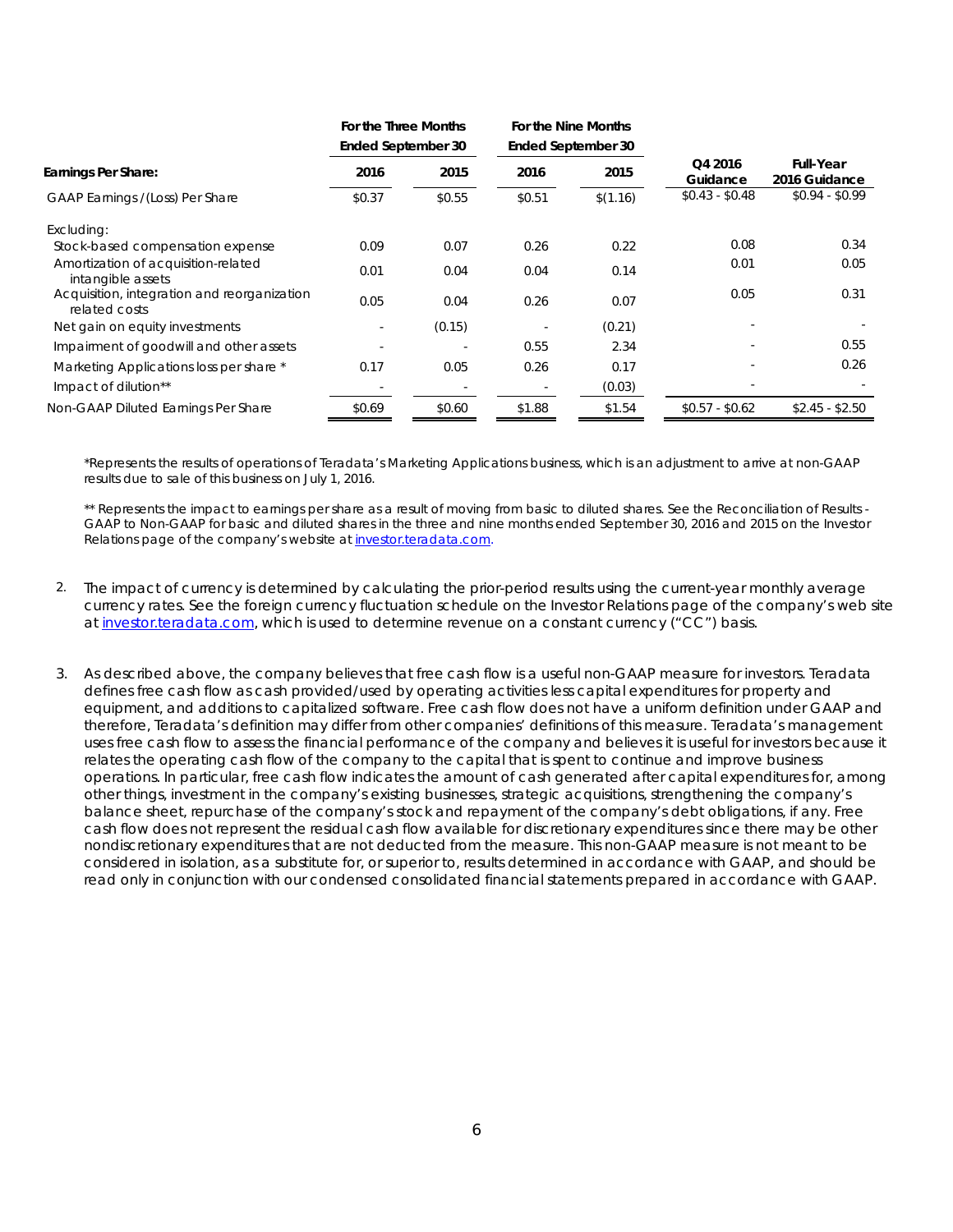|                                                                                                                | For the Three Months<br>Ended September 30<br>(in millions) |              | For the Nine Months<br><b>Ended September 30</b><br>(in millions) |              |  |
|----------------------------------------------------------------------------------------------------------------|-------------------------------------------------------------|--------------|-------------------------------------------------------------------|--------------|--|
|                                                                                                                | 2016                                                        | 2015         | 2016                                                              | 2015         |  |
| Cash provided by operating activities (GAAP)                                                                   | \$45                                                        | \$68         | \$395                                                             | \$370        |  |
| Less capital expenditures for:<br>Expenditures for property and equipment<br>Additions to capitalized software | (15)<br>(18)                                                | (14)<br>(21) | (32)<br>(54)                                                      | (43)<br>(51) |  |
| Total capital expenditures                                                                                     | (33)                                                        | (35)         | (86)                                                              | (94)         |  |
| Free Cash Flow (non-GAAP measure) <sup>(3)</sup>                                                               | \$12                                                        | \$33         | \$309                                                             | \$276        |  |

#### **Note to Investors**

This news release contains forward-looking statements, including statements as to anticipated or expected results, beliefs, opinions and future financial performance, within the meaning of Section 21E of the Securities and Exchange Act of 1934. Forward-looking statements include projections of revenue, profit growth and other financial items, future economic performance and statements concerning analysts' earnings estimates, among other things. These forward-looking statements are based upon current expectations and assumptions and involve risks and uncertainties that could cause Teradata's actual results to differ materially. In addition to the factors discussed in this release, other risks and uncertainties could affect our future results, and could cause actual results to differ materially from those expressed in such forward-looking statements. Such factors include those relating to: the global economic environment in general or on the ability of our suppliers to meet their commitments to us, or the timing of purchases by our current and potential customers, and other general economic and business conditions; the rapidly changing and intensely competitive nature of the information technology industry and the data analytics business, including the increased pressure on price/performance for data analytics solutions and changes in customer's buying patterns; fluctuations in our operating results, unanticipated delays or accelerations in our sales cycles and the difficulty of accurately estimating revenues; failure to realize the anticipated benefits of our business transformation program, divestitures, senior management changes, or other restructuring and cost saving initiatives; risks inherent in operating in foreign countries, including the impact of economic, political, legal, regulatory, compliance, cultural, foreign currency fluctuations and other conditions abroad (including Brexit); the timely and successful development, production or acquisition and market acceptance of new and existing products and services, including our ability to accelerate market acceptance of new products and services as well as the reliability, quality, security and operability of new products because of the difficulty and complexity associated with their testing and production; tax rates; turnover of workforce and the ability to attract and retain skilled employees; availability and successful exploitation of new acquisition and alliance opportunities; our ability to execute integration plans for newly acquired entities, including the possibility that expected synergies and operating efficiencies may not be achieved, that such integration efforts may be more difficult, time-consuming or costly than expected, and that operating costs, customer loss and business disruption (including, without limitation, difficulties in maintaining relationships with employees, customers, clients or suppliers) may be greater than expected following the transaction; recurring revenue may decline or fail to be renewed; changes in Generally Accepted Accounting Principles (GAAP) and the resulting impact, if any, on the company's accounting policies; continued efforts to establish and maintain best-in-class and secure internal information technology and control systems; and other factors described from time-to-time in the company's filings with the U.S. Securities and Exchange Commission, including its annual report on Form 10-K and subsequent quarterly reports on Forms 10-Q, as well as the company's annual reports to stockholders. The company does not undertake any obligation to publicly update or revise any forward-looking statements, whether as a result of new information, future events or otherwise.

#### *About Teradata*

Teradata empowers companies to achieve high-impact business outcomes. Our focus on business solutions for analytics, coupled with our industry leading technology and architecture expertise, can unleash the potential of great companies. Visit teradata.com.

Get to know Teradata:



Teradata and the Teradata logo are trademarks or registered trademarks of Teradata Corporation and/or its affiliates in the U.S. and worldwide.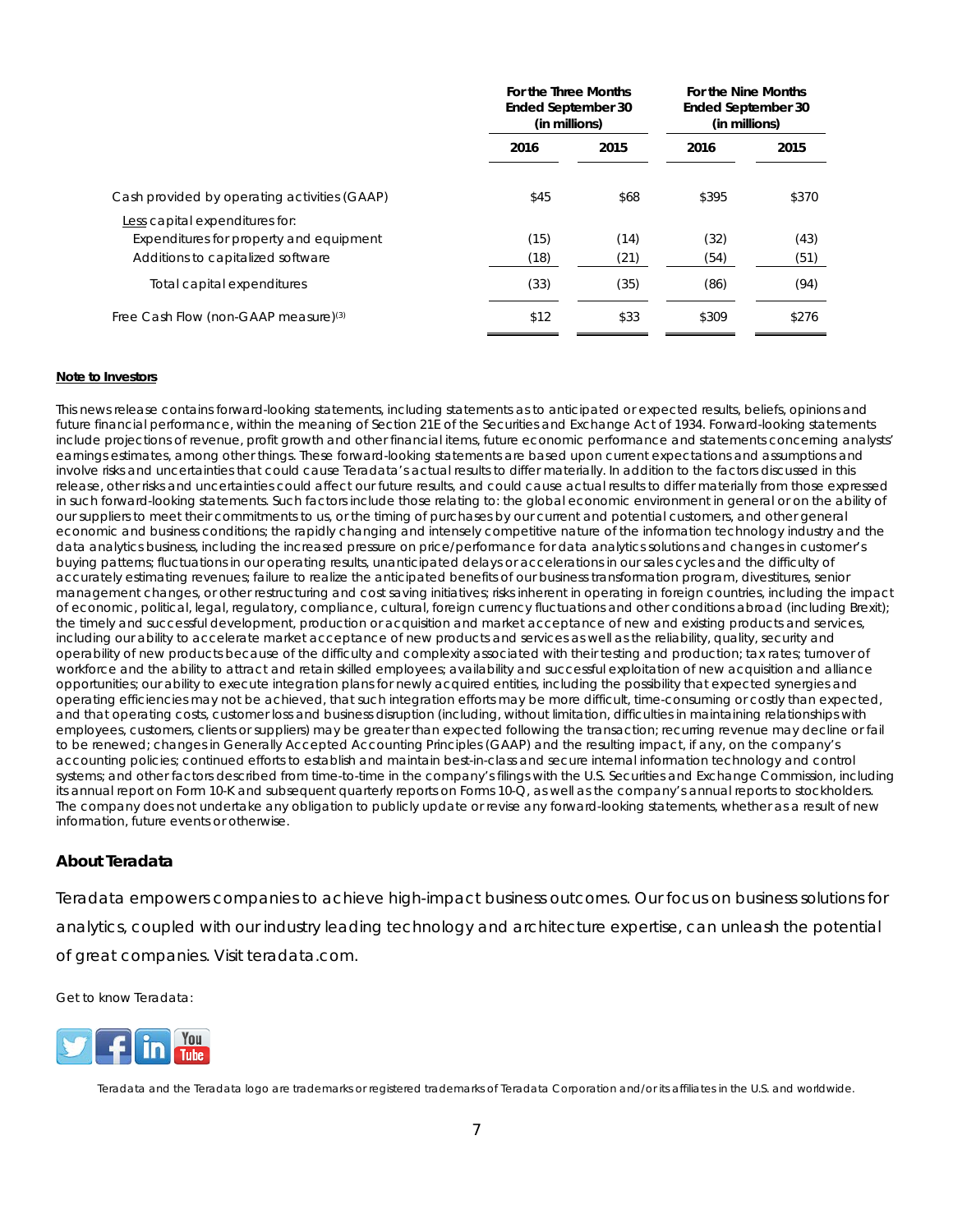### **INVESTOR CONTACT:**

Gregg Swearingen Teradata (937) 242-4600 [gregg.swearingen@teradata.com](mailto:gregg.swearingen@teradata.com)

### **MEDIA CONTACT:**

Mike O'Sullivan Teradata (937) 242-4786 [mike.osullivan@teradata.com](mailto:mike.osullivan@teradata.com)

# # #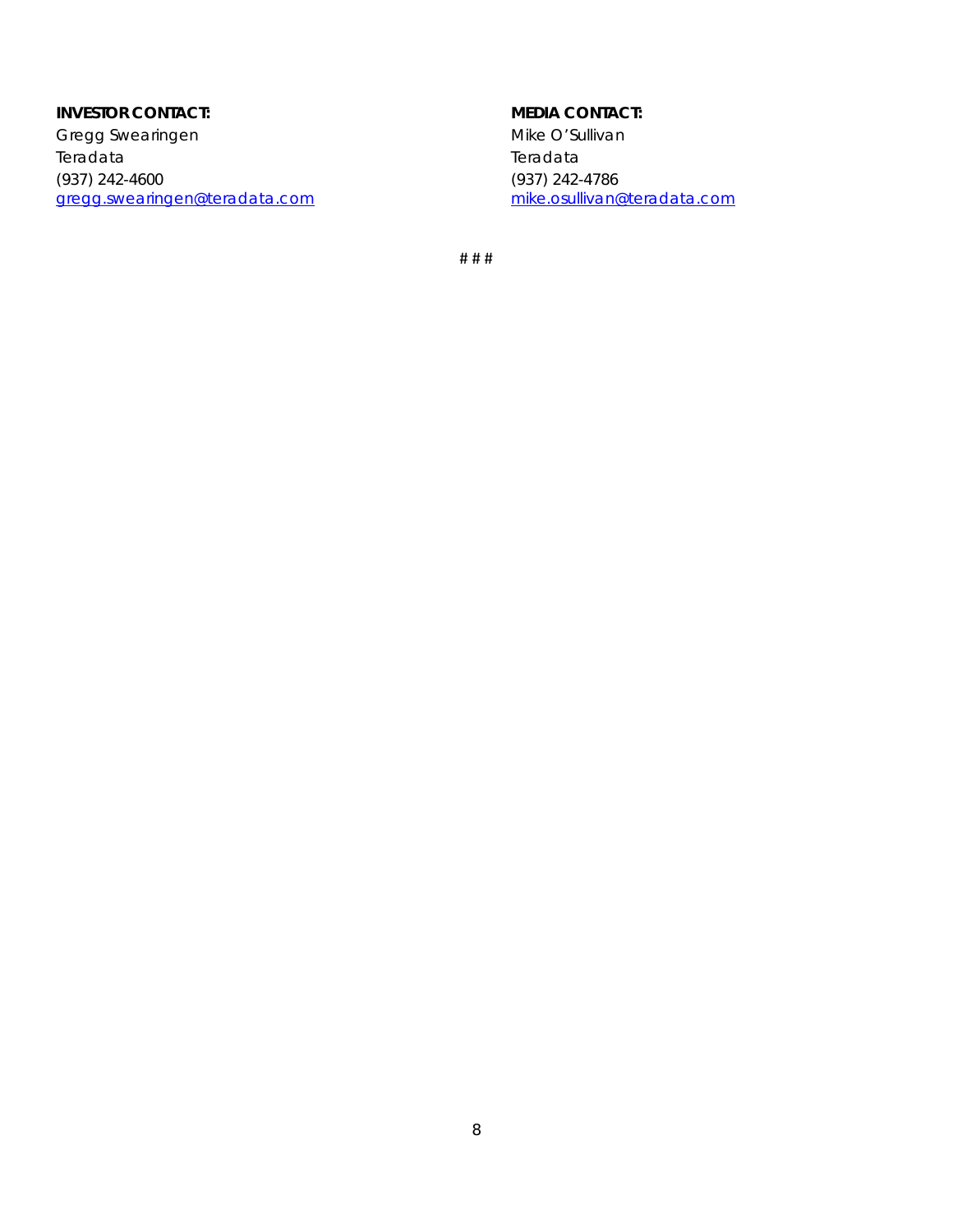## **TERADATA CORPORATION CONDENSED CONSOLIDATED STATEMENTS OF INCOME**

**(in millions, except per share amounts - unaudited)**

|                                              | For the Period Ended September 30 |                     |    |                    |         |    |       |            |       |
|----------------------------------------------|-----------------------------------|---------------------|----|--------------------|---------|----|-------|------------|-------|
|                                              |                                   | <b>Three Months</b> |    | <b>Nine Months</b> |         |    |       |            |       |
|                                              |                                   | 2016                |    | 2015               | % Chg   |    | 2016  | 2015       | % Chg |
| <b>Revenue</b>                               |                                   |                     |    |                    |         |    |       |            |       |
| Products                                     | \$                                | 208                 | \$ | 240                | (13%)   | \$ | 630   | \$737      | (15%) |
| <b>Services</b>                              |                                   | 344                 |    | 366                | (6%)    |    | 1,066 | 1,074      | (1%)  |
| <b>Total revenue</b>                         |                                   | 552                 |    | 606                | $(9\%)$ |    | 1,696 | 1,811      | (6%)  |
| Product gross margin                         |                                   | 136                 |    | 142                |         |    | 391   | 437        |       |
| % of Revenue                                 |                                   | 65.4%               |    | 59.2%              |         |    | 62.1% | 59.3%      |       |
| Services gross margin                        |                                   | 158                 |    | 165                |         |    | 482   | 474        |       |
| % of Revenue                                 |                                   | 45.9%               |    | 45.1%              |         |    | 45.2% | 44.1%      |       |
| <b>Total gross margin</b>                    |                                   | 294                 |    | 307                |         |    | 873   | 911        |       |
| % of Revenue                                 |                                   | 53.3%               |    | 50.7%              |         |    | 51.5% | 50.3%      |       |
| Selling, general and administrative expenses |                                   | 159                 |    | 179                |         |    | 505   | 553        |       |
| Research and development expenses            |                                   | 46                  |    | 51                 |         |    | 154   | 173        |       |
| Impairment of goodwill and other assets      |                                   |                     |    |                    |         |    | 80    | 340        |       |
| Income (loss) from operations                |                                   | 89                  |    | 77                 |         |    | 134   | (155)      |       |
| % of Revenue                                 |                                   | 16.1%               |    | 12.7%              |         |    | 7.9%  | $(8.6\%)$  |       |
| Other income (expense), net                  |                                   | 1                   |    | 33                 |         |    | (4)   | 46         |       |
| Income (loss) before income taxes            |                                   | 90                  |    | 110                |         |    | 130   | (109)      |       |
| % of Revenue                                 |                                   | 16.3%               |    | 18.2%              |         |    | 7.7%  | $(6.0\%)$  |       |
| Income tax expense                           |                                   | 41                  |    | 32                 |         |    | 63    | 56         |       |
| % Tax rate                                   |                                   | 45.6%               |    | 29.1%              |         |    | 48.5% | $(51.4\%)$ |       |
| Net income (loss)                            | \$                                | 49                  | \$ | 78                 |         | \$ | 67    | \$(165)    |       |
| % of Revenue                                 |                                   | 8.9%                |    | 12.9%              |         |    | 4.0%  | $(9.1\%)$  |       |
| Net income (loss) per common share           |                                   |                     |    |                    |         |    |       |            |       |
| <b>Basic</b>                                 | \$                                | 0.38                | \$ | 0.56               |         | \$ | 0.52  | \$(1.16)   |       |
| Diluted                                      | \$                                | 0.37                | \$ | 0.55               |         | \$ | 0.51  | \$(1.16)   |       |
| Weighted average common shares outstanding   |                                   |                     |    |                    |         |    |       |            |       |
| <b>Basic</b>                                 |                                   | 129.7               |    | 139.2              |         |    | 129.6 | 142.1      |       |
| Diluted                                      |                                   | 131.6               |    | 141.4              |         |    | 131.3 | 142.1      |       |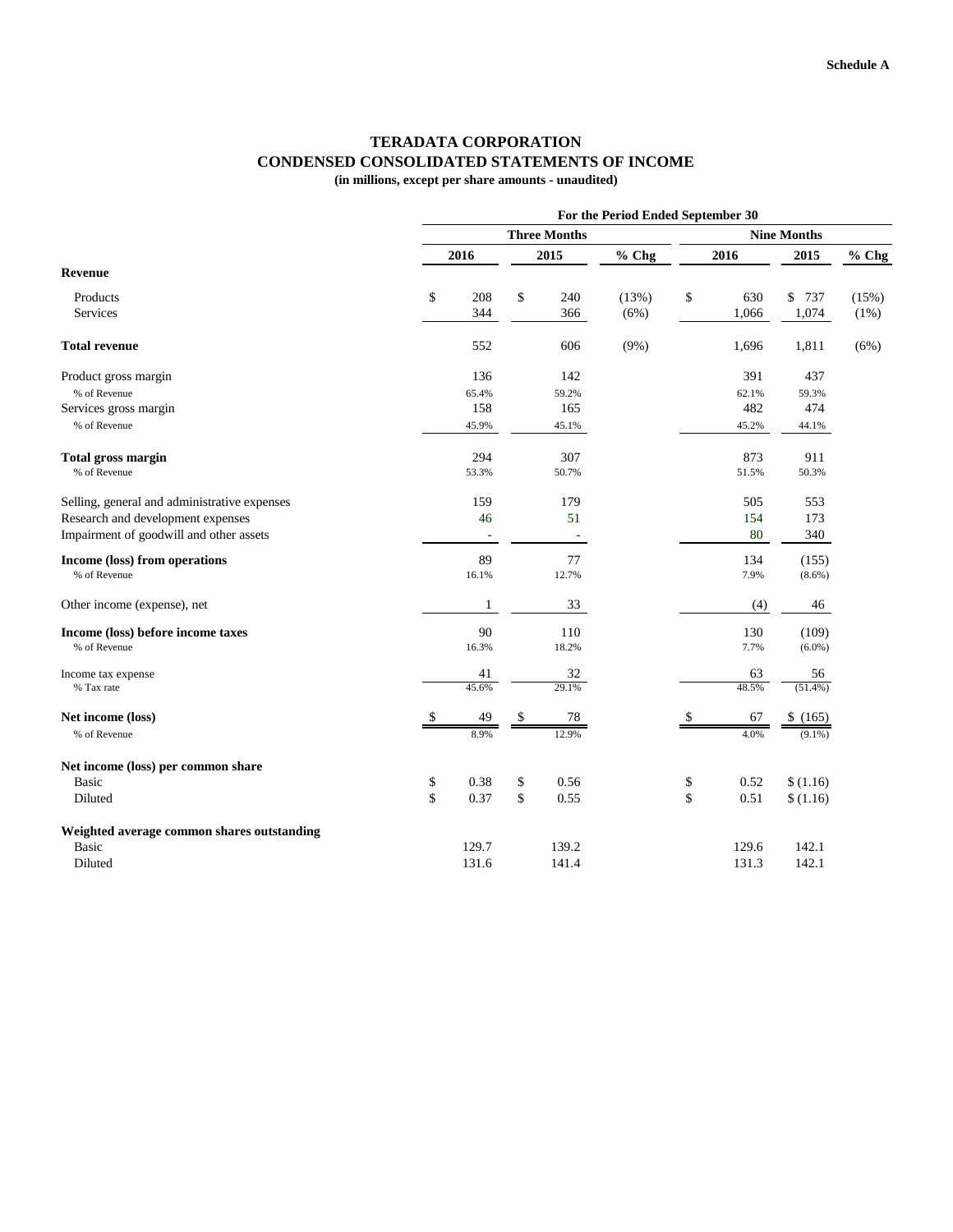## **TERADATA CORPORATION CONDENSED CONSOLIDATED BALANCE SHEETS**

**(in millions - unaudited)**

|                                                                                                                                                                                                                                | September 30,<br>2016 |                                        | June 30,<br>2016          | December 31,<br>2015                |    |                                            |
|--------------------------------------------------------------------------------------------------------------------------------------------------------------------------------------------------------------------------------|-----------------------|----------------------------------------|---------------------------|-------------------------------------|----|--------------------------------------------|
| <b>Assets</b>                                                                                                                                                                                                                  |                       |                                        |                           |                                     |    |                                            |
| Current assets<br>Cash and cash equivalents<br>Accounts receivable, net<br>Inventories<br>Assets held for sale<br>Other current assets                                                                                         | \$                    | 988<br>426<br>44<br>59                 | \$                        | 909<br>465<br>37<br>130<br>54       | \$ | 839<br>580<br>49<br>214<br>52              |
| <b>Total current assets</b>                                                                                                                                                                                                    |                       | 1,517                                  |                           | 1,595                               |    | 1,734                                      |
| Property and equipment, net<br>Capitalized software, net<br>Goodwill<br>Acquired intangible assets<br>Deferred income taxes<br>Other assets                                                                                    |                       | 131<br>193<br>396<br>13<br>46<br>18    |                           | 129<br>192<br>384<br>15<br>48<br>19 |    | 143<br>190<br>380<br>22<br>41<br>17        |
| <b>Total assets</b>                                                                                                                                                                                                            | \$                    | 2,314                                  | $\boldsymbol{\mathsf{S}}$ | 2,382                               | \$ | 2,527                                      |
| <b>Liabilities and stockholders' equity</b>                                                                                                                                                                                    |                       |                                        |                           |                                     |    |                                            |
| <b>Current liabilities</b><br>Current portion of long-term debt<br>Short-term borrowings<br>Accounts payable<br>Payroll and benefits liabilities<br>Deferred revenue<br>Liabilities held for sale<br>Other current liabilities | \$                    | 30<br>93<br>125<br>361<br>79           | \$                        | 30<br>104<br>125<br>430<br>43<br>87 | \$ | 30<br>180<br>96<br>120<br>367<br>58<br>102 |
| <b>Total current liabilities</b>                                                                                                                                                                                               |                       | 688                                    |                           | 819                                 |    | 953                                        |
| Long-term debt<br>Pension and other postemployment plan liabilities<br>Long-term deferred revenue<br>Deferred tax liabilities<br>Other liabilities                                                                             |                       | 545<br>88<br>14<br>20<br>27            |                           | 552<br>88<br>16<br>17<br>26         |    | 567<br>89<br>15<br>28<br>26                |
| <b>Total liabilities</b>                                                                                                                                                                                                       |                       | 1,382                                  |                           | 1,518                               |    | 1,678                                      |
| Stockholders' equity<br>Common stock<br>Paid-in capital<br>Accumulated deficit<br>Accumulated other comprehensive loss                                                                                                         |                       | $\mathbf{1}$<br>1,203<br>(206)<br>(66) |                           | 1<br>1,178<br>(246)<br>(69)         |    | 1<br>1,128<br>(204)<br>(76)                |
| Total stockholders' equity                                                                                                                                                                                                     |                       | 932                                    |                           | 864                                 |    | 849                                        |
| Total liabilities and stockholders' equity                                                                                                                                                                                     | \$                    | 2,314                                  | $\boldsymbol{\mathsf{S}}$ | 2,382                               | \$ | 2,527                                      |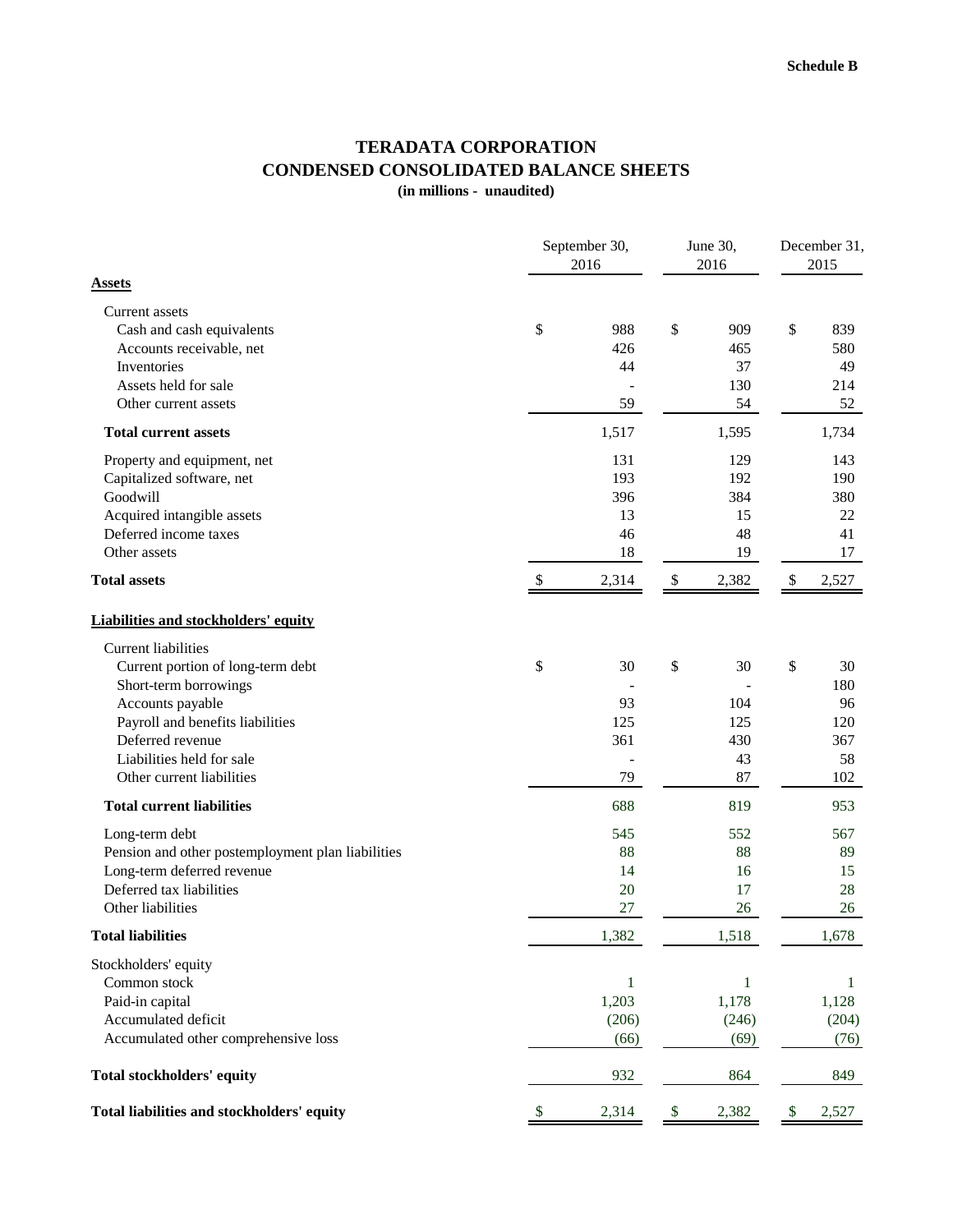## **TERADATA CORPORATION CONDENSED CONSOLIDATED STATEMENTS OF CASH FLOWS**

**(in millions - unaudited)**

|                                                                                                                                                                                                                                                                                                                                                                                                                                                                                                                                                                                                           | For the Period Ended September 30 |                          |                    |                          |    |                |    |       |  |  |
|-----------------------------------------------------------------------------------------------------------------------------------------------------------------------------------------------------------------------------------------------------------------------------------------------------------------------------------------------------------------------------------------------------------------------------------------------------------------------------------------------------------------------------------------------------------------------------------------------------------|-----------------------------------|--------------------------|--------------------|--------------------------|----|----------------|----|-------|--|--|
|                                                                                                                                                                                                                                                                                                                                                                                                                                                                                                                                                                                                           |                                   | <b>Three Months</b>      | <b>Nine Months</b> |                          |    |                |    |       |  |  |
|                                                                                                                                                                                                                                                                                                                                                                                                                                                                                                                                                                                                           | 2016                              |                          |                    | 2015                     |    | 2016           |    | 2015  |  |  |
| <b>Operating activities</b><br>Net income (loss)<br>Adjustments to reconcile net income to net cash provided<br>by operating activities:<br>Depreciation and amortization<br>Stock-based compensation expense<br>Excess tax benefit from stock-based compensation<br>Deferred income taxes<br>Gain on investments<br>Impairment of goodwill and other assets<br>Changes in assets and liabilities:<br>Receivables<br>Inventories<br>Current payables and accrued expenses<br>Deferred revenue<br>Other assets and liabilities<br>Net cash provided by operating activities<br><b>Investing activities</b> | \$                                | 49                       | \$                 | 78                       | \$ | 67             | \$ | (165) |  |  |
|                                                                                                                                                                                                                                                                                                                                                                                                                                                                                                                                                                                                           |                                   |                          |                    |                          |    |                |    |       |  |  |
|                                                                                                                                                                                                                                                                                                                                                                                                                                                                                                                                                                                                           |                                   |                          |                    |                          |    |                |    |       |  |  |
|                                                                                                                                                                                                                                                                                                                                                                                                                                                                                                                                                                                                           |                                   | 32                       |                    | 45                       |    | 97             |    | 129   |  |  |
|                                                                                                                                                                                                                                                                                                                                                                                                                                                                                                                                                                                                           |                                   | 16                       |                    | 13                       |    | 49             |    | 43    |  |  |
|                                                                                                                                                                                                                                                                                                                                                                                                                                                                                                                                                                                                           |                                   | (1)                      |                    | $\overline{a}$           |    | (3)            |    |       |  |  |
|                                                                                                                                                                                                                                                                                                                                                                                                                                                                                                                                                                                                           |                                   | 6                        |                    | 8                        |    | (9)            |    | (10)  |  |  |
|                                                                                                                                                                                                                                                                                                                                                                                                                                                                                                                                                                                                           |                                   |                          |                    | (35)                     |    |                |    | (50)  |  |  |
|                                                                                                                                                                                                                                                                                                                                                                                                                                                                                                                                                                                                           |                                   |                          |                    |                          |    | 80             |    | 340   |  |  |
|                                                                                                                                                                                                                                                                                                                                                                                                                                                                                                                                                                                                           |                                   |                          |                    |                          |    |                |    |       |  |  |
|                                                                                                                                                                                                                                                                                                                                                                                                                                                                                                                                                                                                           |                                   | 40                       |                    | 25                       |    | 162            |    | 134   |  |  |
|                                                                                                                                                                                                                                                                                                                                                                                                                                                                                                                                                                                                           |                                   | (7)                      |                    | (6)                      |    | $\overline{4}$ |    | (14)  |  |  |
|                                                                                                                                                                                                                                                                                                                                                                                                                                                                                                                                                                                                           |                                   | (4)                      |                    | 3                        |    | (14)           |    | (25)  |  |  |
|                                                                                                                                                                                                                                                                                                                                                                                                                                                                                                                                                                                                           |                                   | (71)                     |                    | (61)                     |    | (7)            |    | 13    |  |  |
|                                                                                                                                                                                                                                                                                                                                                                                                                                                                                                                                                                                                           |                                   | (15)                     |                    | (2)                      |    | (31)           |    | (25)  |  |  |
|                                                                                                                                                                                                                                                                                                                                                                                                                                                                                                                                                                                                           |                                   | 45                       |                    | 68                       |    | 395            |    | 370   |  |  |
|                                                                                                                                                                                                                                                                                                                                                                                                                                                                                                                                                                                                           |                                   |                          |                    |                          |    |                |    |       |  |  |
| Expenditures for property and equipment                                                                                                                                                                                                                                                                                                                                                                                                                                                                                                                                                                   |                                   | (15)                     |                    | (14)                     |    | (32)           |    | (43)  |  |  |
| Proceeds from sales of property and equipment                                                                                                                                                                                                                                                                                                                                                                                                                                                                                                                                                             |                                   | $\overline{a}$           |                    | $\blacksquare$           |    | 5              |    |       |  |  |
| Additions to capitalized software                                                                                                                                                                                                                                                                                                                                                                                                                                                                                                                                                                         |                                   | (18)                     |                    | (21)                     |    | (54)           |    | (51)  |  |  |
| Proceeds from disposition of investments                                                                                                                                                                                                                                                                                                                                                                                                                                                                                                                                                                  |                                   |                          |                    | 55                       |    |                |    | 69    |  |  |
| Proceeds from sale of business                                                                                                                                                                                                                                                                                                                                                                                                                                                                                                                                                                            |                                   | 92                       |                    | $\overline{\phantom{a}}$ |    | 92             |    |       |  |  |
| Business acquisitions and other investing activities                                                                                                                                                                                                                                                                                                                                                                                                                                                                                                                                                      |                                   | (12)                     |                    | (9)                      |    | (16)           |    | (9)   |  |  |
| Net cash provided by (used in) investing activities                                                                                                                                                                                                                                                                                                                                                                                                                                                                                                                                                       |                                   | 47                       |                    | 11                       |    | (5)            |    | (34)  |  |  |
| <b>Financing activities</b>                                                                                                                                                                                                                                                                                                                                                                                                                                                                                                                                                                               |                                   |                          |                    |                          |    |                |    |       |  |  |
| Repurchases of common stock                                                                                                                                                                                                                                                                                                                                                                                                                                                                                                                                                                               |                                   | (18)                     |                    | (233)                    |    | (69)           |    | (541) |  |  |
| Proceeds from long-term borrowings                                                                                                                                                                                                                                                                                                                                                                                                                                                                                                                                                                        |                                   | $\overline{a}$           |                    |                          |    |                |    | 600   |  |  |
| Repayments of long-term borrowings                                                                                                                                                                                                                                                                                                                                                                                                                                                                                                                                                                        |                                   | (7)                      |                    |                          |    | (22)           |    | (247) |  |  |
| Proceeds from credit facility borrowings                                                                                                                                                                                                                                                                                                                                                                                                                                                                                                                                                                  |                                   |                          |                    | 110                      |    |                |    | 110   |  |  |
| Repayments of credit facility borrowings                                                                                                                                                                                                                                                                                                                                                                                                                                                                                                                                                                  |                                   | $\overline{\phantom{a}}$ |                    |                          |    | (180)          |    | (220) |  |  |
| Excess tax benefit from stock-based compensation                                                                                                                                                                                                                                                                                                                                                                                                                                                                                                                                                          |                                   | 1                        |                    |                          |    | 3              |    |       |  |  |
| Other financing activities, net                                                                                                                                                                                                                                                                                                                                                                                                                                                                                                                                                                           |                                   | 8                        |                    | 4                        |    | 24             |    | 18    |  |  |
| Net cash used in financing activities                                                                                                                                                                                                                                                                                                                                                                                                                                                                                                                                                                     |                                   | (16)                     |                    | (119)                    |    | (244)          |    | (280) |  |  |
| Effect of exchange rate changes on cash and cash equivalents                                                                                                                                                                                                                                                                                                                                                                                                                                                                                                                                              |                                   | 3                        |                    | (7)                      |    | $\mathfrak{Z}$ |    | (16)  |  |  |
| Increase (decrease) in cash and cash equivalents                                                                                                                                                                                                                                                                                                                                                                                                                                                                                                                                                          |                                   | 79                       |                    | (47)                     |    | 149            |    | 40    |  |  |
| Cash and cash equivalents at beginning of period                                                                                                                                                                                                                                                                                                                                                                                                                                                                                                                                                          |                                   | 909                      |                    | 921                      |    | 839            |    | 834   |  |  |
| Cash and cash equivalents at end of period                                                                                                                                                                                                                                                                                                                                                                                                                                                                                                                                                                | \$                                | 988                      | \$                 | 874                      | \$ | 988            | \$ | 874   |  |  |